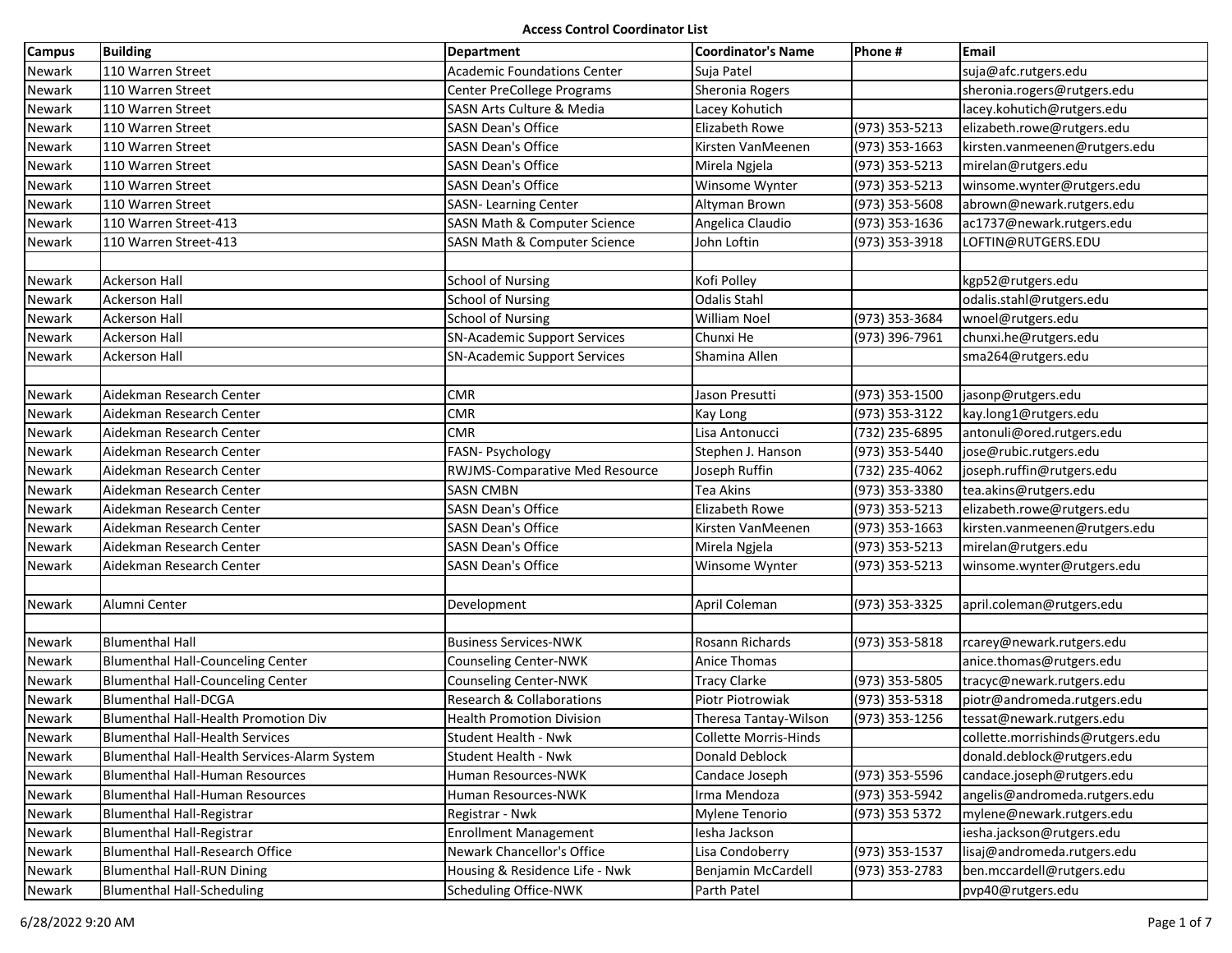| <b>Campus</b> | <b>Building</b>                                | Department                                | <b>Coordinator's Name</b> | Phone #        | Email                             |
|---------------|------------------------------------------------|-------------------------------------------|---------------------------|----------------|-----------------------------------|
| <b>Newark</b> | <b>Blumenthal Hall-Scheduling</b>              | Summer Session - Nwk                      | Amber Williams            | (973) 353-1711 | amber.williams@rutgers.edu        |
| Newark        | <b>Blumenthal Hall-Transportation Services</b> | <b>IPO-Transportation Services</b>        | Maureen Yewaisis          |                | maureen.yewaisis@rutgers.edu      |
| Newark        | <b>Blumenthal Hall-Transportation Services</b> | <b>IPO-Transportation Services</b>        | Patricia Highland         | (848) 932-4802 | pahigh@ipo.rutgers.edu            |
|               |                                                |                                           |                           |                |                                   |
| Newark        | <b>Boyden Hall</b>                             | <b>SASN Biological Sciences</b>           | Albert Le Goff            | (973) 353-1220 | alegoff@rutgers.edu               |
| Newark        | <b>Boyden Hall</b>                             | <b>SASN Dean's Office</b>                 | Elizabeth Rowe            | (973) 353-5213 | elizabeth.rowe@rutgers.edu        |
| Newark        | Boyden Hall                                    | <b>SASN Dean's Office</b>                 | Kirsten VanMeenen         | (973) 353-1663 | kirsten.vanmeenen@rutgers.edu     |
| Newark        | <b>Boyden Hall</b>                             | <b>SASN Dean's Office</b>                 | Mirela Ngjela             | (973) 353-5213 | mirelan@rutgers.edu               |
| Newark        | <b>Boyden Hall</b>                             | <b>SASN Dean's Office</b>                 | Winsome Wynter            | (973) 353-5213 | winsome.wynter@rutgers.edu        |
| Newark        | <b>Boyden Hall</b>                             | <b>SASN Earth &amp; Environmental Sci</b> | Michael Kalczynski        | (973) 353-5100 | mjkalz@rutgers.edu                |
|               |                                                |                                           |                           |                |                                   |
| Newark        | <b>Business School-1WP</b>                     | <b>RBS-Computing Services</b>             | Irving Roman              | (973) 353-1821 | irving.roman@business.rutgers.edu |
| Newark        | <b>Business School-1WP</b>                     | <b>RBS-Computing Services</b>             | Jay Badiani               |                | jay.badiani@rutgers.edu           |
| Newark        | <b>Business School-1WP</b>                     | <b>RBS-Computing Services</b>             | Joseph Bassano            | (848) 445-0430 | bassano@business.rutgers.edu      |
| Newark        | <b>Business School-1WP</b>                     | Rutgers Business School-NWK               | Daquan Dorsey             |                | ddorsey@business.rutgers.edu      |
| <b>Newark</b> | <b>Business School-1WP</b>                     | Rutgers Business School-NWK               | Melissa Rivera            | (973) 353-1893 | melissa.rivera@rutgers.edu        |
| Newark        | <b>Business School-1WP</b>                     | <b>Rutgers Business School-NWK</b>        | Karin Crimmins            |                | karincri@rutgers.edu              |
|               |                                                |                                           |                           |                |                                   |
| Newark        | Center for Law & Justice                       | NJ Step                                   | Tammi Pitt                | (973) 353-1024 | tammi.pitt@rutgers.edu            |
| Newark        | Center for Law & Justice                       | Office of the Chancellor                  | Amber Carter-Randolph     |                | amber.randolph@rutgers.edu        |
| Newark        | Center for Law & Justice                       | Office of the Chancellor                  | Peter Englot              | (973) 353-5541 | peter.englot@rutgers.edu          |
| Newark        | Center for Law & Justice                       | Office of the Chancellor                  | Sherri-Ann Butterfield    | (973) 353-5541 | sbutter@rutgers.edu               |
| Newark        | Center for Law & Justice                       | Sch of Law-Nwk, Dean's Office             | Ginny Caputo              |                | ginnyk@rutgers.edu                |
| Newark        | Center for Law & Justice Provost Office        | Office of the Chancellor                  | Carla Hailey Penn         |                | carla.hpenn@rutgers.edu           |
| Newark        | Center for Law & Justice-Clinic                | Sch of Law-Nwk, Dean's Office             | Chistopher Phillips       |                | christph@kinoy.rutgers.edu        |
| Newark        | Center for Law & Justice-Criminal Justice      | <b>School of Criminal Justice</b>         | Dennis Ng                 |                | dwng@andromeda.rutgers.edu        |
| Newark        | Center for Law & Justice-Criminal Justice      | <b>School of Criminal Justice</b>         | Kristin Osborn            |                | ko283@rutgers.edu                 |
| Newark        | Center for Law & Justice-Library               | Newark Law Library                        | Elaine Giordano           | (973) 353-3121 | egiordan@rutgers.edu              |
| Newark        | Center for Law & Justice-Student Access        | Sch of Law-Nwk, Dean's Office             | Wei Fang                  | (973) 353-3061 | wfang@rutgers.edu                 |
| Newark        | Center for Law & Justice-202 & 392             | Sch of Law-Nwk, Dean's Office             | Diane Filippone           | (973) 353-3069 | diane.filippone@rutgers.edu       |
|               |                                                |                                           |                           |                |                                   |
| Newark        | Center for Urban & Public Service-SPAA         | School Public Affairs & Admin             | Madelene Perez            | (973) 353-1350 | mjperez@newark.rutgers.edu        |
|               |                                                |                                           |                           |                |                                   |
| Newark        | <b>Conklin Hall</b>                            | Housing & Residence Life - Nwk            | Angelita Bonilla          | (973) 353-1494 | bonillan@rutgers.edu              |
| Newark        | Conklin Hall                                   | Housing & Residence Life - Nwk            | Benjamin McCardell        | (973) 353-2783 | ben.mccardell@rutgers.edu         |
| Newark        | Conklin Hall                                   | <b>SASN Dean's Office</b>                 | Elizabeth Rowe            | (973) 353-5213 | elizabeth.rowe@rutgers.edu        |
| Newark        | Conklin Hall                                   | <b>SASN Dean's Office</b>                 | Kirsten VanMeenen         | (973) 353-1663 | kirsten.vanmeenen@rutgers.edu     |
| Newark        | Conklin Hall                                   | <b>SASN Dean's Office</b>                 | Mirela Ngjela             | (973) 353-5213 | mirelan@rutgers.edu               |
| Newark        | Conklin Hall                                   | <b>SASN Dean's Office</b>                 | Winsome Wynter            | (973) 353-5213 | winsome.wynter@rutgers.edu        |
| Newark        | Conklin Hall                                   | <b>SASN Writing Program</b>               | Christina Strasburger     | (973) 353-3902 | cstras@rutgers.edu                |
| Newark        | Conklin Hall-Room 225                          | Housing & Residence Life - Nwk            | Benjamin McCardell        | (973) 353-2783 | ben.mccardell@rutgers.edu         |
| Newark        | Conklin Hall-Room 225                          | LGBTQ-Newark                              | Michelle Guzik            |                | michelle.guzik@rutgers.edu        |
| Newark        | Conklin Hall-Room 225                          | LGBTQ-Newark                              | Gary Santos Mendoza       |                | gs858@rutgers.edu                 |
| Newark        | Conklin Hall-Room 231                          | Housing & Residence Life - Nwk            | Benjamin McCardell        |                |                                   |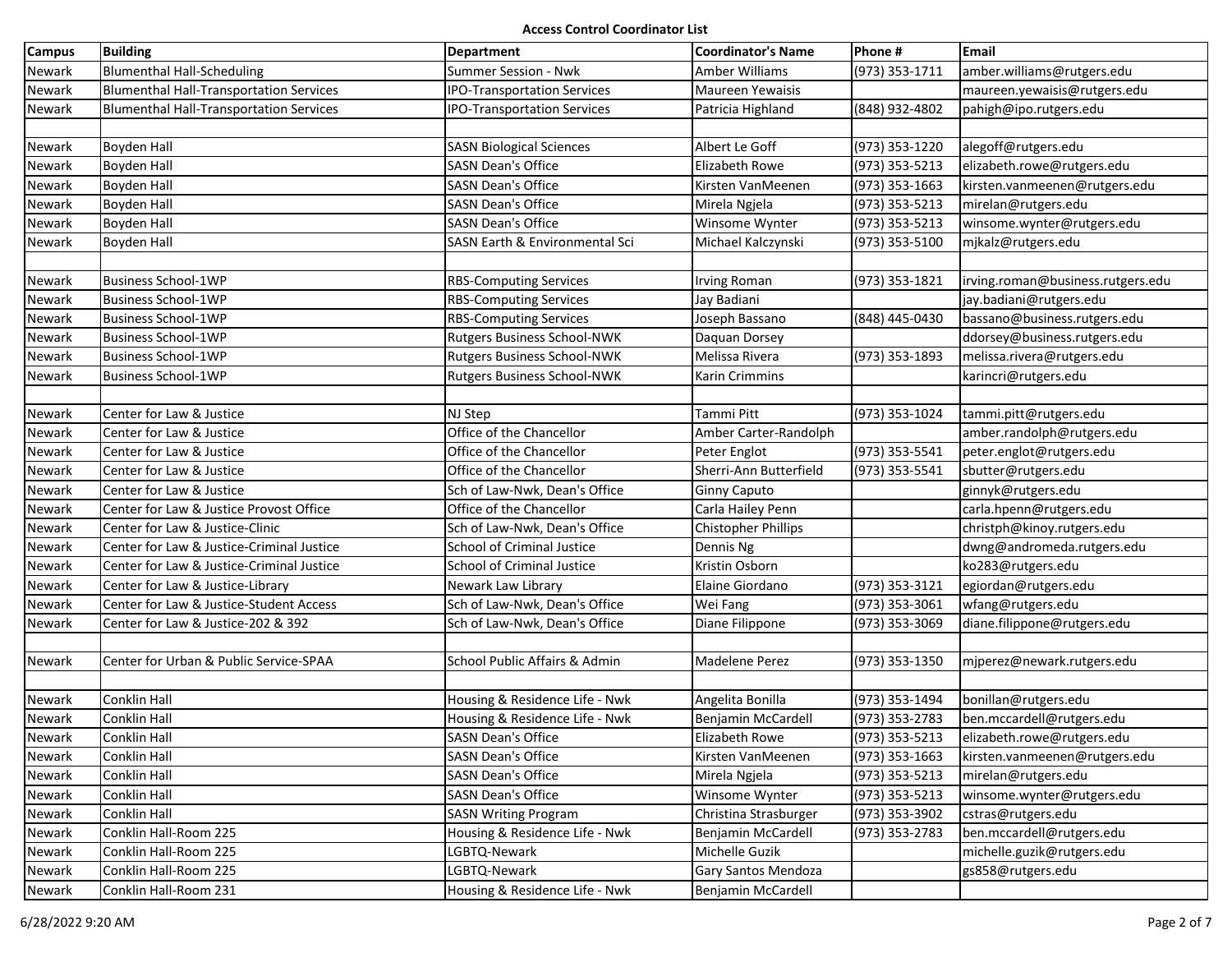| <b>Campus</b> | <b>Building</b>                           | Department                              | <b>Coordinator's Name</b>  | Phone #          | Email                                           |
|---------------|-------------------------------------------|-----------------------------------------|----------------------------|------------------|-------------------------------------------------|
| Newark        | Conklin Hall-Room 231                     | LGBTQ-Newark                            | <b>Gary Santos Mendoza</b> |                  | gs858@rutgers.edu                               |
| Newark        | Conklin Hall-Room 231                     | LGBTQ-Newark                            | Michelle Guzik             |                  | michelle.guzik@rutgers.edu                      |
| Newark        | Conklin Hall-449 Alarm                    | Summer Session - Nwk                    | Edgardo Villanueva         | (973) 353-5783   | eddiev@newark.rutgers.edu                       |
|               |                                           |                                         |                            |                  |                                                 |
| Newark        | Cornwall Center For Metropolitan Studies  | <b>Cornwall Ctr Metro Studies</b>       | Kimaada Sills              | (973) 353-1757   | kimaada@rutgers.edu                             |
| Newark        | Cornwall Center For Metropolitan Studies  | <b>Clement Price Institute</b>          | Claudia Sepulveda          |                  | claudia.ebs@rutgers.edu                         |
| Newark        | Cornwall Center For Metropolitan Studies  | <b>SASN Dean's Office</b>               | <b>Elizabeth Rowe</b>      | (973) 353-5213   | elizabeth.rowe@rutgers.edu                      |
| Newark        | Cornwall Center For Metropolitan Studies  | <b>SASN Dean's Office</b>               | Kirsten VanMeenen          | (973) 353-1663   | kirsten.vanmeenen@rutgers.edu                   |
| Newark        | Cornwall Center For Metropolitan Studies  | <b>SASN Dean's Office</b>               | Mirela Ngjela              | (973) 353-5213   | mirelan@rutgers.edu                             |
| Newark        | Cornwall Center For Metropolitan Studies  | <b>SASN Dean's Office</b>               | Winsome Wynter             | (973) 353-5213   | winsome.wynter@rutgers.edu                      |
|               |                                           |                                         |                            |                  |                                                 |
| Newark        | Dana Library                              | Dana Library-Newark                     | Consuella Askew            |                  | consuella.askew@rutgers.edu                     |
| Newark        | Dana Library                              | Dana Library-Newark                     | Elsa Alves                 | (973) 353-3798   | elsaag@libraries.rutgers.edu                    |
| Newark        | Dana Library                              | Dana Library-Newark                     | Rhonda Marker              |                  | rmarker@rutgers.edu                             |
| Newark        | Dana Library-p3                           | <b>Global Initiatives</b>               | Elizabeth A. Harley        |                  | elizabeth.harley@rutgers.edu                    |
| Newark        | Dana Library-p3                           | Graduate School - Newark                | Taja-Nia Y. Henderson      | (973) 353-5834   | tajania@rutgers.edu                             |
| Newark        | Dana Library-p3                           | Housing & Residence Life - Nwk          | Benjamin McCardell         | (973) 353-2783   | ben.mccardell@rutgers.edu                       |
| Newark        | Dana Library-SR & IE                      | <b>Academic Programs &amp; Services</b> | Anne G. Van Der Karr       |                  | anne.vdk@rutgers.edu                            |
|               |                                           |                                         |                            |                  |                                                 |
| Newark        | <b>Engelhard Hall</b>                     | <b>SASN Dean's Office</b>               | Elizabeth Rowe             | (973) 353-5213   | elizabeth.rowe@rutgers.edu                      |
| Newark        | <b>Engelhard Hall</b>                     | <b>SASN Dean's Office</b>               | Kirsten VanMeenen          | (973) 353-1663   | kirsten.vanmeenen@rutgers.edu                   |
| Newark        | <b>Engelhard Hall</b>                     | <b>SASN Dean's Office</b>               | Mirela Ngjela              | (973) 353-5213   | mirelan@rutgers.edu                             |
| Newark        | <b>Engelhard Hall</b>                     | <b>SASN Dean's Office</b>               | Winsome Wynter             | (973) 353-5213   | winsome.wynter@rutgers.edu                      |
| Newark        | <b>Engelhard Hall</b>                     | <b>SASN History</b>                     | Laura Troiano              | $(973)$ 353-3905 | Itroiano@rutgers.edu                            |
| Newark        | <b>Engelhard Hall-Admissions</b>          | Admissions-Nwk                          | Maria Rute Corriea         | (973) 353-1374   | mrute@rutgers.edu                               |
| Newark        | Engelhard Hall-Computing Svc OIT          | OIT-EI-Telecommunications Div           | Lauren Kyriacou            | (848) 445-1738   | lk452@oit.rutgers.edu                           |
| Newark        | Engelhard Hall-Computing Svc OIT          | OIT-EI-Telecommunications Div           | <b>Michael Storer</b>      | (848) 445-1771   | mstorer@oit.rutgers.edu                         |
| Newark        | Engelhard Hall-Computing Svc OIT          | <b>OIT-Newark Computing Services</b>    | Marisela Gonzalez          | (973) 353-1732   | marisela.gonzalez@rutgers.edu                   |
| Newark        | Engelhard Hall-Estery Lounge              | <b>SASN Honors College</b>              | <b>Melanie Smith</b>       |                  | melanie.a.smith@rutgers.edu                     |
|               |                                           |                                         |                            |                  |                                                 |
| Newark        | Facilities Operations & Services-Newark   | <b>IPO-Facilities Operations Svcs</b>   | James Campoli              |                  | james.campoli@rutgers.edu                       |
| Newark        | Facilities Operations & Services-Newark   | <b>IPO-Information Technology</b>       | Chris Warren               |                  | chris.warren@rutgers.edu                        |
|               |                                           |                                         |                            |                  |                                                 |
| Newark        | Golden Dome Athletic Center               | <b>Athletics &amp; Recreation</b>       | <b>Mark Griffin</b>        | (973) 353-1458   | markg@andromeda.rutgers.edu                     |
|               |                                           |                                         |                            |                  |                                                 |
| Newark        | Hahne Building-Express Newark             | <b>Express Newark</b>                   | <b>Gwendolyn Thomas</b>    |                  | (973) 353-3314 $ $ gwendolyn.thomas@rutgers.edu |
| <b>Newark</b> | Hahne Building-Express Newark-307,313,323 | <b>Express Newark</b>                   | Anonda Bell                | (973) 353-0725   | anonda@rutgers.edu                              |
| Newark        | Hahne Building-Express Newark             | FASN-Arts Culture & Media               | Michael Stachiw            | (973) 353-3728   | mstachiw@newark.rutgers.edu                     |
| Newark        | Hahne Building-Express Newark             | Housing & Residence Life - Nwk          | Angelita Bonilla           | (973) 353-1494   | bonillan@rutgers.edu                            |
| Newark        | Hahne Building-Express Newark             | Housing & Residence Life - Nwk          | Benjamin McCardell         | (973) 353-2783   | ben.mccardell@rutgers.edu                       |
| Newark        | Hahne Building-Express Newark             | <b>SASN Dean's Office</b>               | Elizabeth Rowe             | (973) 353-5213   | elizabeth.rowe@rutgers.edu                      |
| Newark        | Hahne Building-Express Newark             | Summer Session - Nwk                    | Amber Williams             | (973) 353-5112   | aew90@rutgers.edu                               |
|               |                                           |                                         |                            |                  |                                                 |
| Newark        | <b>Hill Hall</b>                          | <b>Career Development Center</b>        | Bernadette So-Goodlin      |                  | bernadette.so@rutgers.edu                       |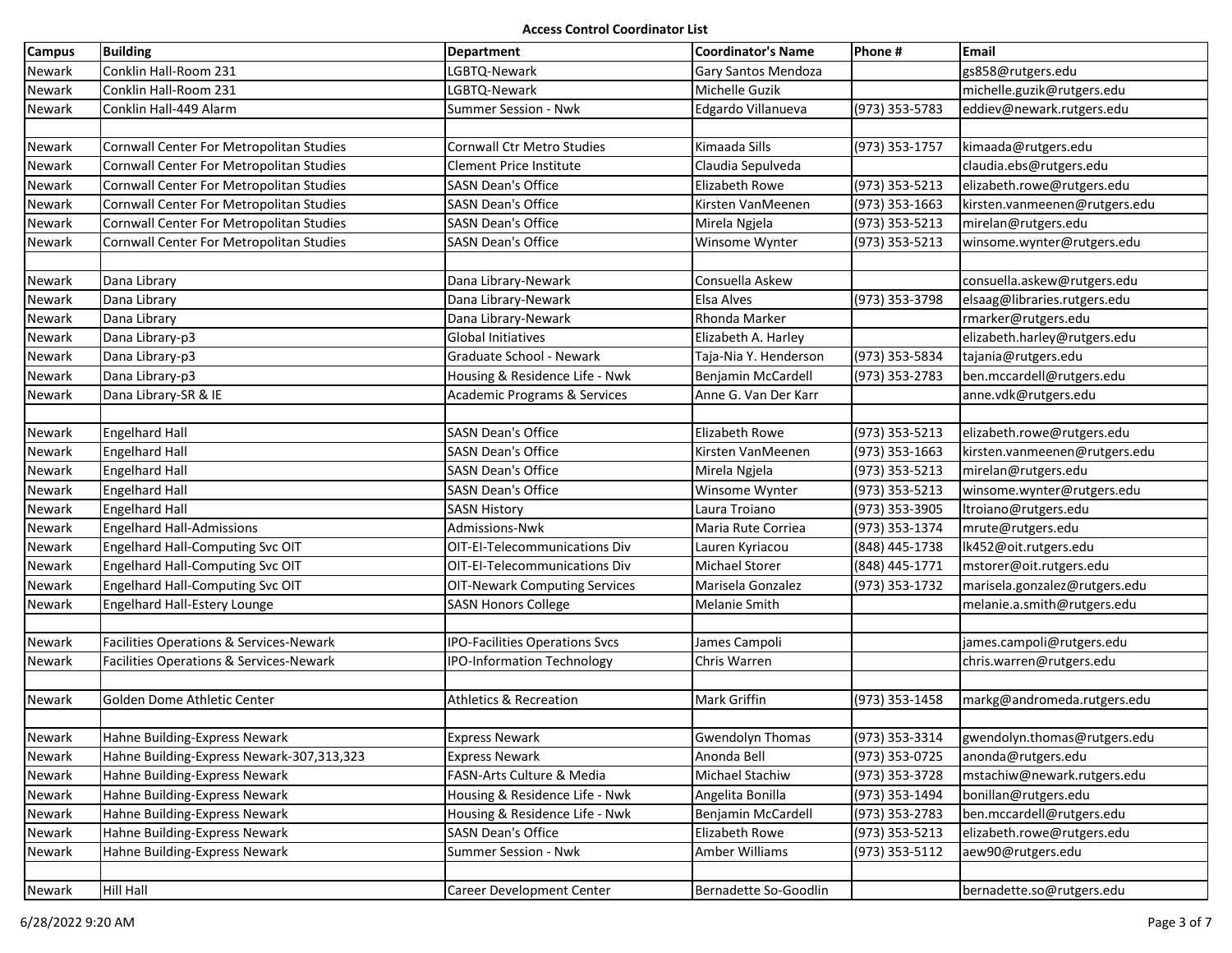| <b>Campus</b>     | <b>Building</b>                                       | <b>Department</b>               | <b>Coordinator's Name</b> | Phone #        | <b>Email</b>                     |
|-------------------|-------------------------------------------------------|---------------------------------|---------------------------|----------------|----------------------------------|
| Newark            | Hill Hall                                             | <b>SASN Dean's Office</b>       | Elizabeth Rowe            | (973) 353-5213 | elizabeth.rowe@rutgers.edu       |
| Newark            | Hill Hall                                             | <b>SASN Dean's Office</b>       | Kirsten VanMeenen         | (973) 353-1663 | kirsten.vanmeenen@rutgers.edu    |
| Newark            | Hill Hall                                             | <b>SASN Dean's Office</b>       | Mirela Ngjela             | (973) 353-5213 | mirelan@rutgers.edu              |
| Newark            | Hill Hall                                             | <b>SASN Dean's Office</b>       | Winsome Wynter            | (973) 353-5213 | winsome.wynter@rutgers.edu       |
| Newark            | Hill Hall                                             | SASN Office of Academic Svcs    | Sofia Pino-Figeroa        |                | sopinto@newark.rutgers.edu       |
|                   |                                                       |                                 |                           |                |                                  |
| Newark            | Honors Living Learning Community HLLC                 | Housing & Residence Life - Nwk  | Angelita Bonilla          | (973) 353-1494 | bonillan@rutgers.edu             |
| Newark            | Honors Living Learning Community HLLC                 | Housing & Residence Life - Nwk  | Ayaat Ibraheim            | (973) 353-1037 | aei3@andromeda.rutgers.edu       |
| Newark            | Honors Living Learning Community HLLC                 | Housing & Residence Life - Nwk  | Benjamin McCardell        | (973) 353-2783 | ben.mccardell@rutgers.edu        |
| Newark            | Honors Living Learning Community HLLC                 | Housing & Residence Life - Nwk  | Carlo Pavon               | (973) 353-1037 | carlo.pavon@rutgers.edu          |
| Newark            | Honors Living Learning Community HLLC                 | Housing & Residence Life - Nwk  | Daniel La Fuente          |                | daniel.lafuente@rutgers.edu      |
| Newark            | Honors Living Learning Community HLLC                 | Housing & Residence Life - Nwk  | George Matteo             |                | george.matteo@rutgers.edu        |
| Newark            | Honors Living Learning Community HLLC                 | Housing & Residence Life - Nwk  | <b>Rusty Flores</b>       |                | rf294@rutgers.edu                |
| Newark            | Honors Living Learning Community HLLC                 | Honors Living-Learning-HLLC     | Engelbert Santana         | (973) 353-1094 | engelbert.santana@rutgers.edu    |
| Newark            | Honors Living Learning Community HLLC                 | Honors Living-Learning-HLLC     | Rabeya Rahman             |                | rahmanra@scarletmail.rutgers.edu |
| Newark            | Honors Living Learning Community HLLC                 | Honors Living-Learning-HLLC     | Timothy K. Eatman         |                | tim.eatman@rutgers.edu           |
|                   | Honors Living Learning Community HLLC-Urban Soultions | <b>Rutgers Business School</b>  | Jasmine Cordero           | (973) 353-5987 | jcordero@business.rutgers.edu    |
| Newark            | Lab                                                   |                                 |                           |                |                                  |
|                   | Honors Living Learning Community HLLC-Urban Soultions | <b>Rutgers Business School</b>  | Sadie Brathwaite          | (973) 353-1077 | sadee.brathwaite@rutgers.edu     |
| Newark            | Lab                                                   |                                 |                           |                |                                  |
|                   |                                                       |                                 |                           |                |                                  |
| Newark            | LGBTQ & IR Center                                     | Housing & Residence Life - Nwk  | Benjamin McCardell        | (973) 353-2783 | ben.mccardell@rutgers.edu        |
| Newark            | LGBTQ & IR Center                                     | LGBTQ-Newark                    | Gary Santos Mendoza       |                | gs858@rutgers.edu                |
|                   |                                                       |                                 |                           |                |                                  |
| Newark            | Life Science Center                                   | <b>CMR</b>                      | Jason Presutti            | (973) 353-1500 | jasonp@rutgers.edu               |
| Newark            | Life Science Center                                   | <b>CMR</b>                      | Lisa Antonucci            | (732) 235-6895 | antonuli@ored.rutgers.edu        |
| Newark            | Life Science Center                                   | <b>SASN Biological Sciences</b> | Albert Le Goff            | (973) 353-1220 | alegoff@rutgers.edu              |
| Newark            | Life Science Center                                   | <b>SASN Chemistry</b>           | <b>Judy Slocum</b>        | (973) 353-5452 | jslocum@andromeda.rutgers.edu    |
| Newark            | Life Science Center                                   | <b>SASN CMBN</b>                | Tea Akins                 | (973) 353-3380 | tea.akins@rutgers.edu            |
| Newark            | Life Science Center                                   | <b>SASN Dean's Office</b>       | Elizabeth Rowe            | (973) 353-5213 | elizabeth.rowe@rutgers.edu       |
| Newark            | Life Science Center                                   | SASN Dean's Office              | Kirsten VanMeenen         | (973) 353-1663 | kirsten.vanmeenen@rutgers.edu    |
| Newark            | Life Science Center                                   | <b>SASN Dean's Office</b>       | Mirela Ngjela             | (973) 353-5213 | mirelan@rutgers.edu              |
| Newark            | Life Science Center                                   | <b>SASN Dean's Office</b>       | Winsome Wynter            | (973) 353-5213 | winsome.wynter@rutgers.edu       |
|                   |                                                       |                                 |                           |                |                                  |
| Newark            | Life Science Center 2                                 | <b>CMR</b>                      | Jason Presutti            | (973) 353-1500 | jasonp@rutgers.edu               |
| <b>Newark</b>     | Life Science Center 2                                 | <b>CMR</b>                      | Lisa Antonucci            | (732) 235-6895 | antonuli@ored.rutgers.edu        |
| Newark            | Life Science Center 2                                 | <b>SASN Chemistry</b>           | <b>Judy Slocum</b>        | (973) 353-5452 | jslocum@andromeda.rutgers.edu    |
| Newark            | Life Science Center 2                                 | <b>SASN CMBN</b>                | Tea Akins                 | (973) 353-3380 | tea.akins@rutgers.edu            |
| Newark            | Life Science Center 2                                 | <b>SASN Dean's Office</b>       | Elizabeth Rowe            | (973) 353-5213 | elizabeth.rowe@rutgers.edu       |
| Newark            | Life Science Center 2                                 | <b>SASN Dean's Office</b>       | Kirsten VanMeenen         | (973) 353-1663 | kirsten.vanmeenen@rutgers.edu    |
| Newark            | Life Science Center 2                                 | <b>SASN Dean's Office</b>       | Mirela Ngjela             | (973) 353-5213 | mirelan@rutgers.edu              |
| Newark            | Life Science Center 2                                 | <b>SASN Dean's Office</b>       | Winsome Wynter            | (973) 353-5213 | winsome.wynter@rutgers.edu       |
|                   |                                                       |                                 |                           |                |                                  |
| Newark            | <b>MFA in Creative Writing</b>                        | <b>MFA in Creative Writing</b>  | Melissa Hartland          | (973) 353-1107 | melissa.hartland@rutgers.edu     |
| Newark            | <b>MFA in Creative Writing</b>                        | <b>SASN Dean's Office</b>       | Elizabeth Rowe            | (973) 353-5213 | elizabeth.rowe@rutgers.edu       |
| 6/28/2022 9:20 AM |                                                       |                                 |                           |                | Page 4 of 7                      |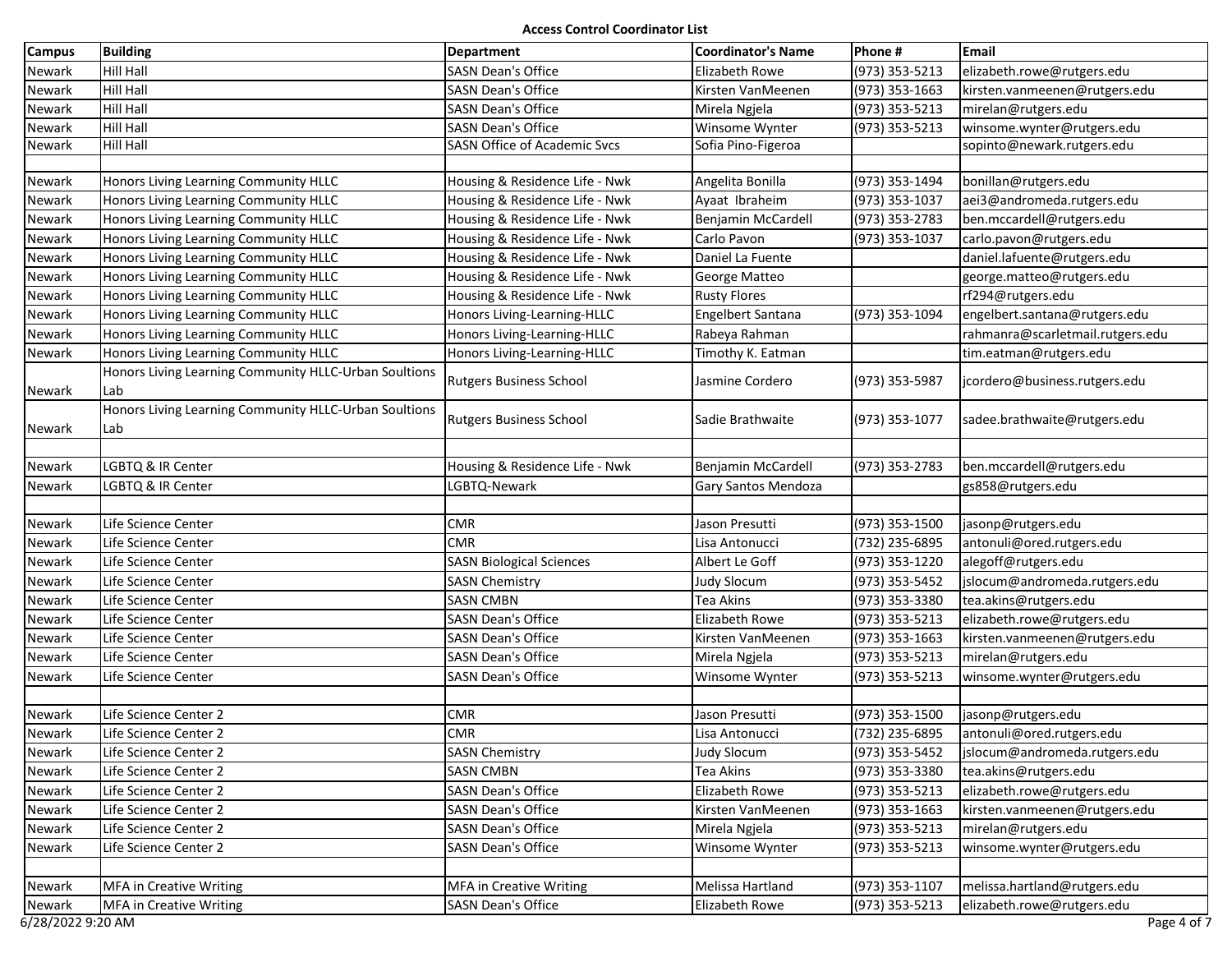| <b>Campus</b> | <b>Building</b>                             | Department                         | <b>Coordinator's Name</b> | Phone #        | Email                         |
|---------------|---------------------------------------------|------------------------------------|---------------------------|----------------|-------------------------------|
| Newark        | <b>MFA in Creative Writing</b>              | <b>SASN Dean's Office</b>          | Kirsten VanMeenen         | (973) 353-1663 | kirsten.vanmeenen@rutgers.edu |
| Newark        | <b>MFA in Creative Writing</b>              | <b>SASN Dean's Office</b>          | Mirela Ngjela             | (973) 353-5213 | mirelan@rutgers.edu           |
| Newark        | <b>MFA in Creative Writing</b>              | <b>SASN Dean's Office</b>          | Winsome Wynter            | (973) 353-5213 | winsome.wynter@rutgers.edu    |
|               |                                             |                                    |                           |                |                               |
| Newark        | Office of University-Community Partnerships | Univ.- Comm Partnerships           | Yvette Ortiz Beaumont     |                | yortiz@newark.rutgers.edu     |
|               |                                             |                                    |                           |                |                               |
| Newark        | Olson Hall                                  | <b>SASN Chemistry</b>              | <b>Judy Slocum</b>        | (973) 353-5452 | jslocum@andromeda.rutgers.edu |
| Newark        | Olson Hall                                  | <b>SASN Dean's Office</b>          | <b>Elizabeth Rowe</b>     | (973) 353-5213 | elizabeth.rowe@rutgers.edu    |
| Newark        | Olson Hall                                  | <b>SASN Dean's Office</b>          | Kirsten VanMeenen         | (973) 353-1663 | kirsten.vanmeenen@rutgers.edu |
| Newark        | Olson Hall                                  | <b>SASN Dean's Office</b>          | Mirela Ngjela             | (973) 353-5213 | mirelan@rutgers.edu           |
| Newark        | Olson Hall                                  | <b>SASN Dean's Office</b>          | Winsome Wynter            | (973) 353-5213 | winsome.wynter@rutgers.edu    |
|               |                                             |                                    |                           |                |                               |
| Newark        | Parking Lot Access                          | <b>IPO-Transportation Services</b> | <b>Maureen Yewaisis</b>   |                | maureen.yewaisis@rutgers.edu  |
| Newark        | Parking Lot Access                          | <b>Transportation Services</b>     | Patricia Highland         |                | phighland@aps.rutgers.edu     |
|               |                                             |                                    |                           |                |                               |
| Newark        | RCE of Essex County-162 Washington St.      | 4-H Youth Development              | Marissa Staffen           | (973) 353-1337 | mblodnik@rutgers.edu          |
|               |                                             |                                    |                           |                |                               |
| Newark        | Robeson Campus Center                       | Housing & Residence Life           | Lynn Riker                | (973) 353-1037 | lynn.riker@rutgers.edu        |
| Newark        | Robeson Campus Center                       | Housing & Residence Life - Nwk     | Angelita Bonilla          | (973) 353-1494 | bonillan@rutgers.edu          |
| Newark        | Robeson Campus Center                       | Housing & Residence Life - Nwk     | Ayaat Ibraheim            | (973) 353-1037 | aei3@andromeda.rutgers.edu    |
| Newark        | Robeson Campus Center                       | Housing & Residence Life - Nwk     | Benjamin McCardell        | (973) 353-2783 | ben.mccardell@rutgers.edu     |
| Newark        | Robeson Campus Center                       | Housing & Residence Life - Nwk     | Carlo Pavon               | (973) 353-1037 | carlo.pavon@rutgers.edu       |
| Newark        | Robeson Campus Center                       | Housing & Residence Life - Nwk     | Daniel La Fuente          |                | daniel.lafuente@rutgers.edu   |
| Newark        | Robeson Campus Center                       | Housing & Residence Life - Nwk     | George Matteo             |                | george.matteo@rutgers.edu     |
| Newark        | Robeson Campus Center                       | Housing & Residence Life-NWK       | Jaletta Reames            |                | jaletta.reames@rutgers.edu    |
| Newark        | Robeson Campus Center                       | IPO-Facilities Maintenance-Nwk     | Ana Rivera                |                | ana.rivera@rutgers.edu        |
| Newark        | Robeson Campus Center                       | Robeson Campus Center - Nwk        | Paul Lazaro               |                | lazaro.paul@rutgers.edu       |
|               |                                             |                                    |                           |                |                               |
| Newark        | Ruth Bader Ginsburg Hall                    | Housing & Residence Life - Nwk     | Angelita Bonilla          | (973) 353-1494 | bonillan@rutgers.edu          |
| Newark        | Ruth Bader Ginsburg Hall                    | Housing & Residence Life - Nwk     | Ayaat Ibraheim            | (973) 353-1037 | aei3@andromeda.rutgers.edu    |
| Newark        | Ruth Bader Ginsburg Hall                    | Housing & Residence Life - Nwk     | Carlo Pavon               | (973) 353-1037 | carlo.pavon@rutgers.edu       |
| Newark        | Ruth Bader Ginsburg Hall                    | Housing & Residence Life - Nwk     | Daniel La Fuente          |                | daniel.lafuente@rutgers.edu   |
| Newark        | Ruth Bader Ginsburg Hall                    | Housing & Residence Life - Nwk     | George Matteo             |                | george.matteo@rutgers.edu     |
| Newark        | Ruth Bader Ginsburg Hall                    | Housing & Residence Life-NWK       | Jaletta Reames            |                | jaletta.reames@rutgers.edu    |
| Newark        | Ruth Bader Ginsburg Hall                    | Housing & Residence Life-NWK       | Kasene Logan              |                | kl890@rutgers.edu             |
| Newark        | Ruth Bader Ginsburg Hall                    | Housing & Residence Life-NWK       | Talisha Johnson           |                | tnj30@rutgers.edu             |
| Newark        | Ruth Bader Ginsburg Hall-Contractor Access  | Housing & Residence Life - Nwk     | <b>Benjamin McCardell</b> | (973) 353-2783 | ben.mccardell@rutgers.edu     |
| Newark        | Ruth Bader Ginsburg Hall-Facilities Entries | Physical Plant-NWK                 | Matthew Schott            |                | matthew.schott@rutgers.edu    |
|               |                                             |                                    |                           |                |                               |
| Newark        | Small Business Dev Ctr                      | Rutgers Business School-NWK        | Daquan Dorsey             |                | ddorsey@business.rutgers.edu  |
| Newark        | Small Business Dev Ctr                      | Rutgers Business School-NWK        | Efi McMillian             | (973) 353-2814 | em813@rutgers.edu             |
| Newark        | Small Business Dev Ctr                      | Rutgers Business School-NWK        | Melissa Rivera            | (973) 353-1893 | melissa.rivera@rutgers.edu    |
| Newark        | Small Business Dev Ctr                      | Rutgers Business School-NWK        | Karin Crimmins            |                | karincri@rutgers.edu          |
|               |                                             |                                    |                           |                |                               |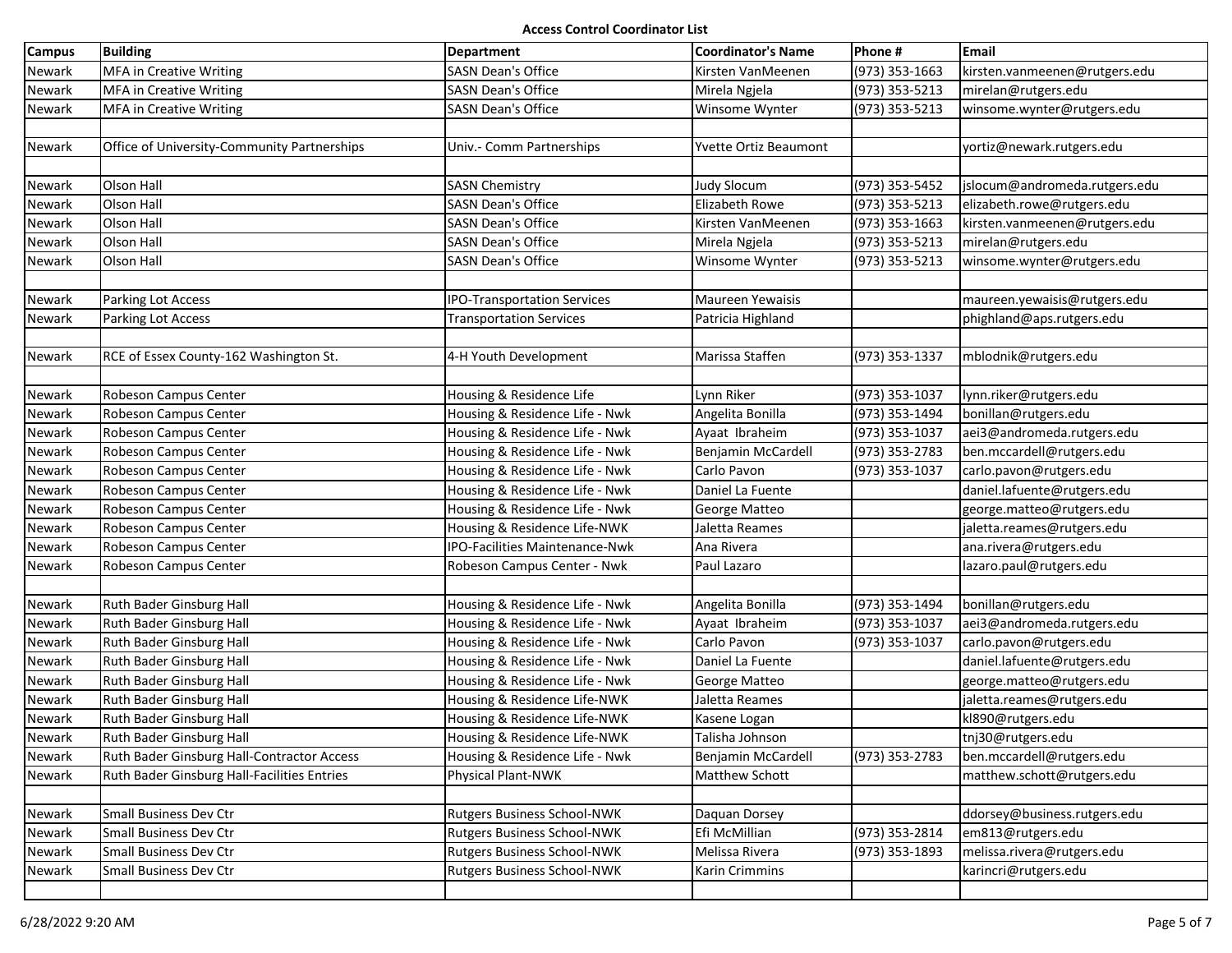| Campus | <b>Building</b>                       | Department                            | <b>Coordinator's Name</b> | Phone #        | <b>Email</b>                    |
|--------|---------------------------------------|---------------------------------------|---------------------------|----------------|---------------------------------|
| Newark | Smith Hall                            | <b>CMR</b>                            | Jason Presutti            | (973) 353-1500 | jasonp@rutgers.edu              |
| Newark | Smith Hall                            | <b>CMR</b>                            | Kay Long                  | (973) 353-3122 | kay.long1@rutgers.edu           |
| Newark | Smith Hall                            | <b>CMR</b>                            | Lisa Antonucci            | 732-235-6895   | antonuli@ored.rutgers.edu       |
| Newark | Smith Hall                            | FASN-Psychology                       | Jonah Ridley              | (973) 353-3921 | jridley@psychology.rutgers.edu  |
| Newark | Smith Hall                            | FASN-Psychology                       | Joyleen Capeles           | (973) 353-3934 | jcapeles@psychology.rutgers.edu |
| Newark | Smith Hall                            | FASN-Psychology                       | Karesha Jarrett           | 973-972-5479   | karesha.jarrett@rutgers.edu     |
| Newark | Smith Hall                            | <b>SASN Dean's Office</b>             | Elizabeth Rowe            | (973) 353-5213 | elizabeth.rowe@rutgers.edu      |
| Newark | Smith Hall                            | <b>SASN Dean's Office</b>             | Kirsten VanMeenen         | (973) 353-1663 | kirsten.vanmeenen@rutgers.edu   |
| Newark | Smith Hall                            | <b>SASN Dean's Office</b>             | Mirela Ngjela             | (973) 353-5213 | mirelan@rutgers.edu             |
| Newark | Smith Hall                            | <b>SASN Dean's Office</b>             | Winsome Wynter            | (973) 353-5213 | winsome.wynter@rutgers.edu      |
| Newark | Smith Hall-328                        | <b>SASN Physics</b>                   | Claudiu A. Stan           | (973) 353-1446 | claudiu.stan@rutgers.edu        |
| Newark | Smith Hall                            | SASN Earth & Environmental Sci        | Michael Kalczynski        | (973) 353-2833 | mjkalz@rutgers.edu              |
| Newark | Smith Hall-Lab 360                    | <b>SASN Physics</b>                   | Xuejian Wu                | (973) 353-1312 | xuejian.wu@rutgers.edu          |
|        |                                       |                                       |                           |                |                                 |
| Newark | Talbot Hall                           | Housing & Residence Life - Nwk        | Angelita Bonilla          | (973) 353-1494 | bonillan@rutgers.edu            |
| Newark | Talbot Hall                           | Housing & Residence Life - Nwk        | Ayaat Ibraheim            | (973) 353-1037 | aei3@andromeda.rutgers.edu      |
| Newark | Talbot Hall                           | Housing & Residence Life - Nwk        | Daniel La Fuente          |                | daniel.lafuente@rutgers.edu     |
| Newark | Talbot Hall                           | Housing & Residence Life - Nwk        | Monica Cuello Natera      |                | mc2281@rutgers.edu              |
|        |                                       |                                       |                           |                |                                 |
| Newark | University Square Residence Hall      | Housing & Residence Life - Nwk        | Angelita Bonilla          | (973) 353-1494 | bonillan@rutgers.edu            |
| Newark | University Square Residence Hall      | Housing & Residence Life - Nwk        | Ayaat Ibraheim            | (973) 353-1037 | aei3@andromeda.rutgers.edu      |
| Newark | University Square Residence Hall      | Housing & Residence Life - Nwk        | Carlo Pavon               | (973) 353-1037 | carlo.pavon@rutgers.edu         |
| Newark | University Square Residence Hall      | Housing & Residence Life - Nwk        | Daniel La Fuente          |                | daniel.lafuente@rutgers.edu     |
| Newark | University Square Residence Hall      | Housing & Residence Life - Nwk        | George Matteo             |                | george.matteo@rutgers.edu       |
| Newark | University Square Residence Hall      | Housing & Residence Life - Nwk        | Zaw Win                   | (973) 353-5838 | zaw.win@rutgers.edu             |
|        |                                       |                                       |                           |                |                                 |
| Newark | Woodwall Hall                         | Housing & Residence Life - Nwk        | Angelita Bonilla          | (973) 353-1494 | bonillan@rutgers.edu            |
| Newark | Woodwall Hall                         | Housing & Residence Life - Nwk        | Ayaat Ibraheim            | (973) 353-1037 | aei3@andromeda.rutgers.edu      |
| Newark | Woodwall Hall                         | Housing & Residence Life - Nwk        | Daniel La Fuente          |                | daniel.lafuente@rutgers.edu     |
| Newark | Woodwall Hall                         | Housing & Residence Life - Nwk        | Carlo Pavon               | (973) 353-1037 | carlo.pavon@rutgers.edu         |
| Newark | Woodwall Hall                         | Housing & Residence Life - Nwk        | George Matteo             |                | george.matteo@rutgers.edu       |
|        |                                       |                                       |                           |                |                                 |
| Newark | <b>Academic Technology Services</b>   | Summer Session - Nwk                  | Amber Williams            | (973) 353-5112 | aew90@rutgers.edu               |
| Newark | <b>OIT-Newark Computing Services</b>  | <b>OIT-Newark Computing Services</b>  | Marisela Gonzalez         | (973) 353-1732 | marisela.gonzalez@rutgers.edu   |
| Newark | <b>OIT-Newark Computing Services</b>  | <b>OIT-Newark Computing Services</b>  | <b>Shelley Cousins</b>    | (973) 972-6715 | cousinsh@oit.rutgers.edu        |
|        |                                       |                                       |                           |                |                                 |
| Newark | IPO Utilities-Central Plant Buildings | IPO-Envir. Services-Newark            | Yohanna A. Alcantara      |                | vohanna.alcantara@rutgers.edu   |
| Newark | IPO Utilities-Central Plant Buildings | <b>IPO-Facilities Operations Svcs</b> | Anthony Sharo             |                | ars258@ipo.rutgers.edu          |
| Newark | IPO Utilities-Central Plant Buildings | <b>IPO-Facilities Operations Svcs</b> | James Campoli             |                | james.campoli@rutgers.edu       |
| Newark | IPO Utilities-Central Plant Buildings | IPO-Information Technology            | Chris Warren              |                | chris.warren@rutgers.edu        |
|        |                                       |                                       |                           |                |                                 |
| Newark | <b>Master Access Campus Engineers</b> | IPO-Envir. Services-Newark            | Yohanna A. Alcantara      |                | yohanna.alcantara@rutgers.edu   |
| Newark | <b>Master Access Campus Engineers</b> | <b>IPO-Facilities Operations Svcs</b> | Anthony Sharo             |                | ars258@ipo.rutgers.edu          |
| Newark | Master Access Campus Engineers        | <b>IPO-Facilities Operations Svcs</b> | James Campoli             |                | james.campoli@rutgers.edu       |